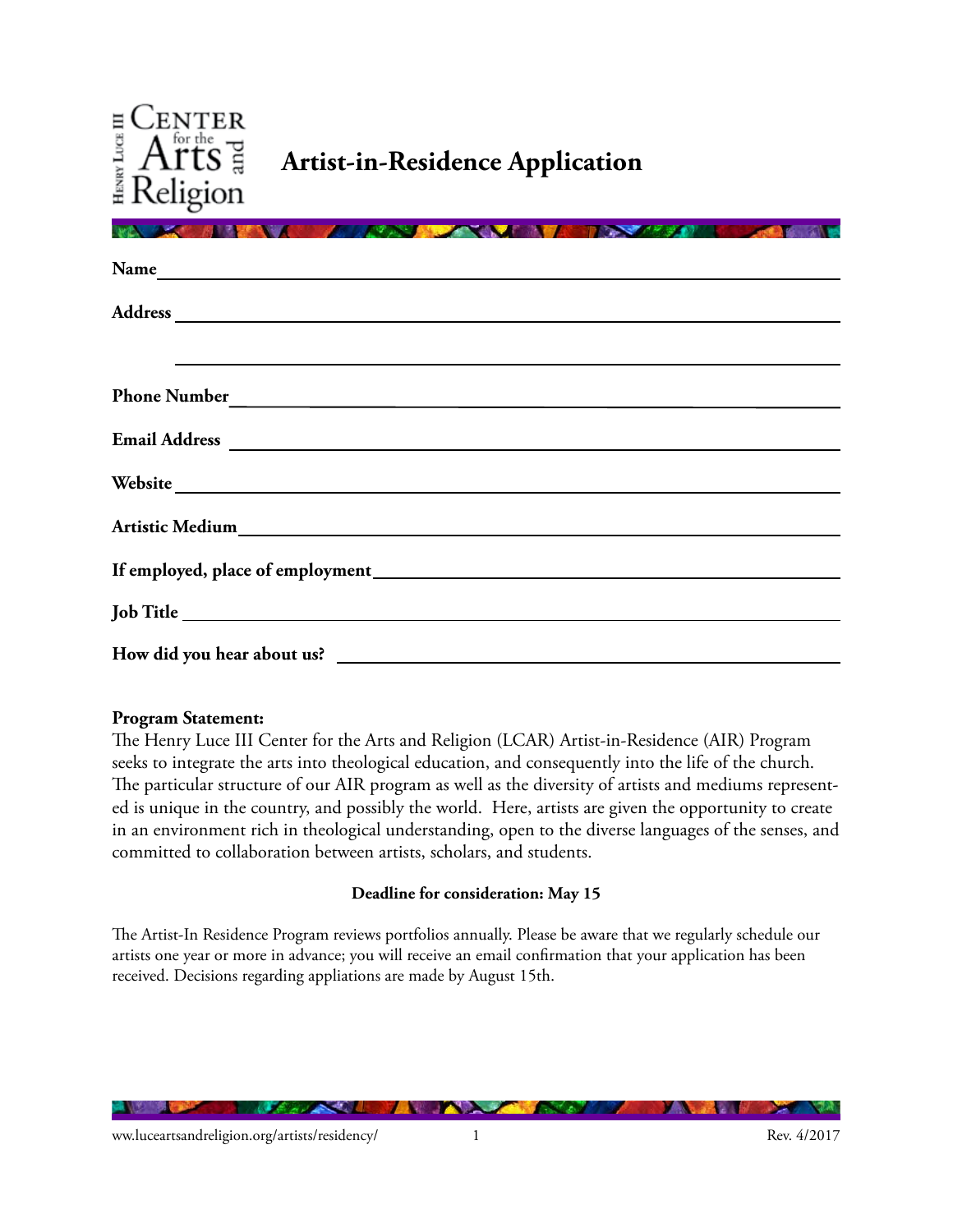# **Artist-in-Residence Application**

## **Institutional Expectations:**

Length of stay will be either one academic year (approximately September 1 to May 15) or one semester (approximately 3 ½ months). Artists-In-Residence are expected to be present in the studio at least 15 a week beyond the hours that they are teaching. Artists receiving on-campus housing are expected to be a regular presence in the studio.

**PERMIT AND IN** 

Hands-on work with and guidance of up to 15 students for 1 credit hour. This requires a minimum of 30 hours of class time (2 hours per week). This allows for one hour of instruction and one hour of supervised studio time.

Participation in Wesley's artistic community through support, instruction, and/or critique of other resident artists, student, staff, or faculty work.

Share your gift with the Wesley community by participating in the Artist-In-Residence group show, chapel services, a performance, or other opportunities appropriate to your medium.

Donation of one piece of work to the Center for the Arts and Religion for the permanent art collection at Wesley Theological Seminary. The work should be a product of your experience at Wesley. The selection of work will be made in conversation with the LCAR staff.

#### **Benefits:**

- Use of a well-known and publicized art studio
- A stipend, depending on length and conditions of residency
- One tuition-free Wesley Theological Seminary class per semester, for audit or credit
- Invitations to forums, lectures, concerts, etc. sponsored by the Seminary and the Center for the Arts and Religion
- Unrestricted use of the seminary library
- • Ongoing affiliation with other artists, faculty, and staff in an inclusive, ecumenical context
- Access to some of the best museums, galleries, theaters, and concert halls in the nation
- Opportunity for on-campus housing for out-of-state artists while in residence

**CONTRACTOR** 

**ALL**